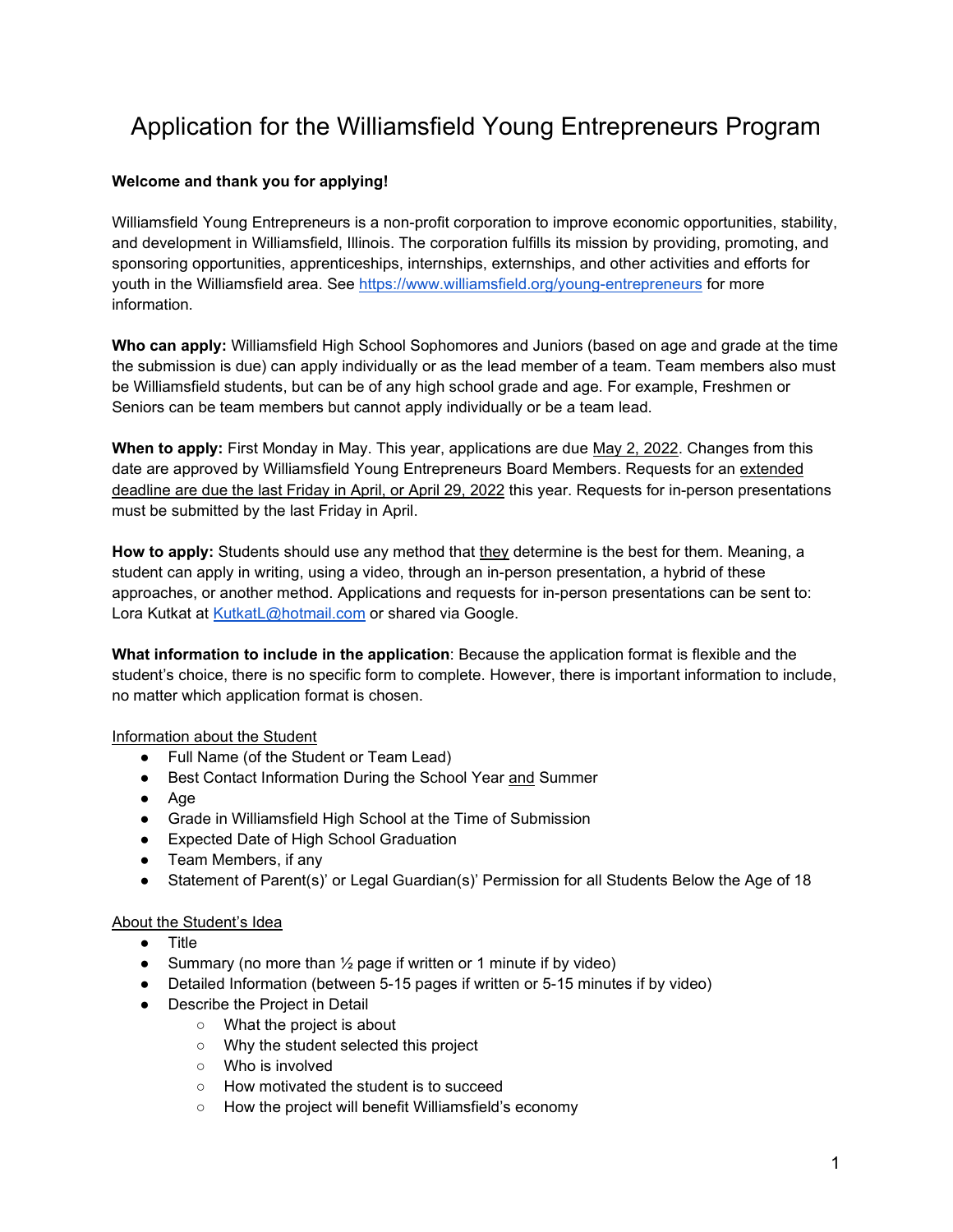- Ability to Perform the Work. Applications must address the likelihood of the student seeing the project through to successful completion.
	- Describe how the student or team of students will attain the skills and knowledge needed to succeed.
	- If a team approach is proposed, describe who will perform which work.
	- $\circ$  Identify how much time the student(s) will have available to dedicate to fulfilling the project.
	- Describe any prior experience in the field of interest.
	- Describe the pros/cons, challenges, and realities of planning and implementing the project.
	- Describe any relevant, previous experience (for example, job, volunteer, community service, helper at home/field).
	- Explain the potential mentor's qualifications to help the student in the project area and why that mentor was selected.
- Community Interest. Applications must describe the level of community support behind the idea.
	- $\circ$  Explain the local need(s) for the project, for example, health care, engine repair, coffee shop, bakery, and how the student researched this need.
	- Describe how the project would affect (negatively and positively) the local and surrounding communities.
	- Describe how the student intends to leverage local resources, such as area businesses, the Williamsfield Area Development Corporation, the school, churches, or other organizations.
	- Confirm that the project complies with village ordinances (see <https://www.williamsfield.org/ordinances> or email [KutkatL@hotmail.com\)](mailto:KutkatL@hotmail.com).
	- Discuss possible legal, ethical, conflicts, controversies, and other challenges posed by the project.
- Feasibility. Applications must have a clear plan with steps identified to bring the project to fruition by the Spring of the student's (or team leader's) senior year.
	- Describe if there is an existing need for the project or if the student needs to create demand for the supply or service.
	- $\circ$  Explain the skills, education, certification(s), and training the student will need to successfully launch the project. For example, explain if a food sanitation certificate will be needed and where that training will come from.
	- Describe the equipment, supplies, and materials needed to launch the project.
	- Describe how the student prepared the initial budget (start up costs) and who reviewed them to see if they are complete and accurate.
	- Describe any physical space needed for the project and if the student has already identified a location. Include details that are important, such as whether the location needs to be wheelchair accessible, have special outlets, have workstations, etc.
- Sustainability. Applications must describe the long term plan for keeping the project successful after its launch.
	- $\circ$  Describe the long-term needs for sustaining the project after graduation (for example, space, supplies, cash flow, customers).
	- Describe marketing or foot traffic that will be needed to sustain the project.
	- In planning for success, describe how the project could be scaled up, such as hiring employees, maintaining larger inventory, meeting increasing demand.
	- Describe any interviews or information from others in a similar field and their perspectives on long-term sustainability.